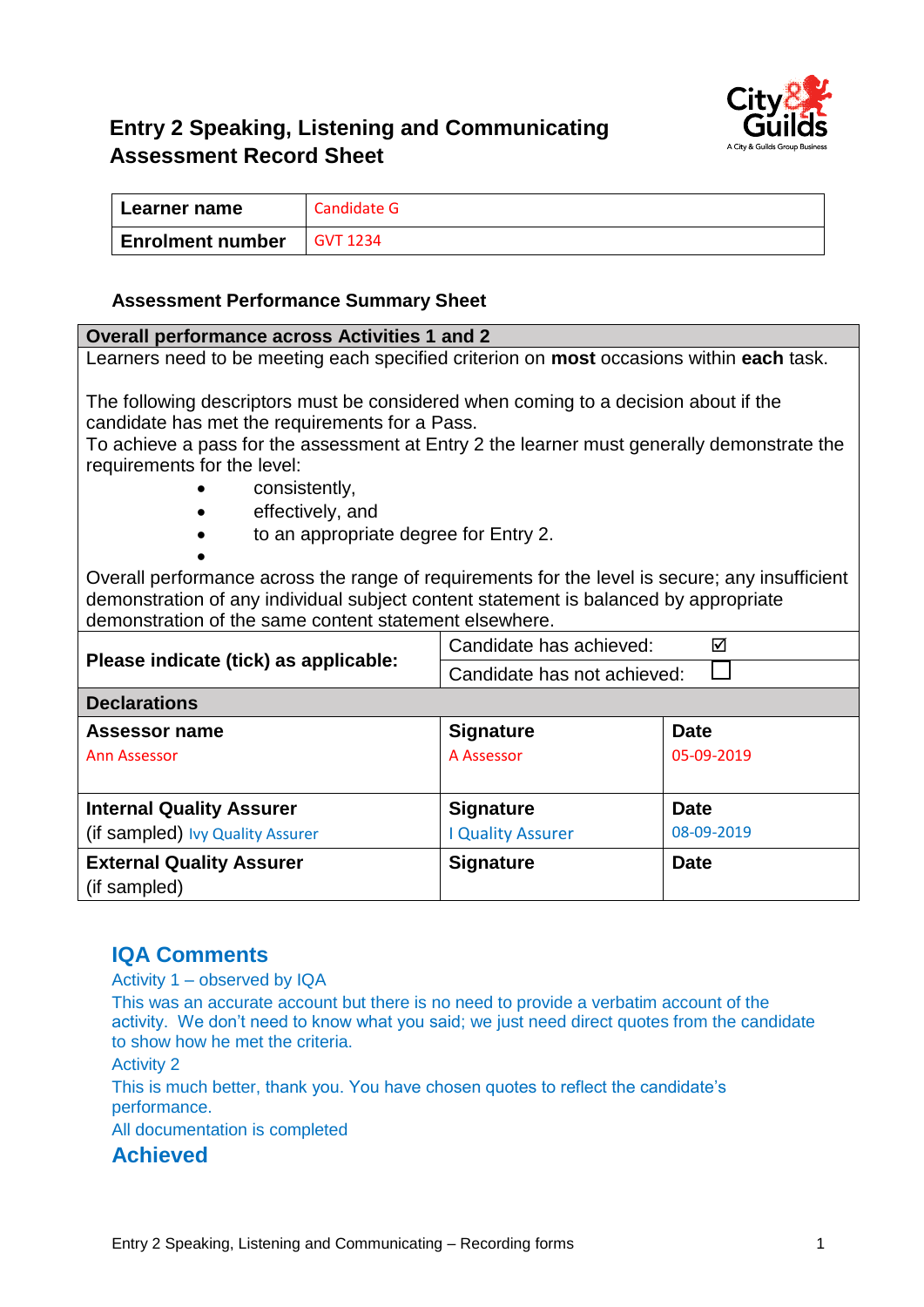### **C&G Guidance - overview**

- IQA comments agreed
- Good practice for the IQA to observe a sample of assessments.
- The enrolment number indicates that the candidate was registered prior to assessment
- All signatures are in place
- Timings are appropriate for this level.

### **Pass agreed.**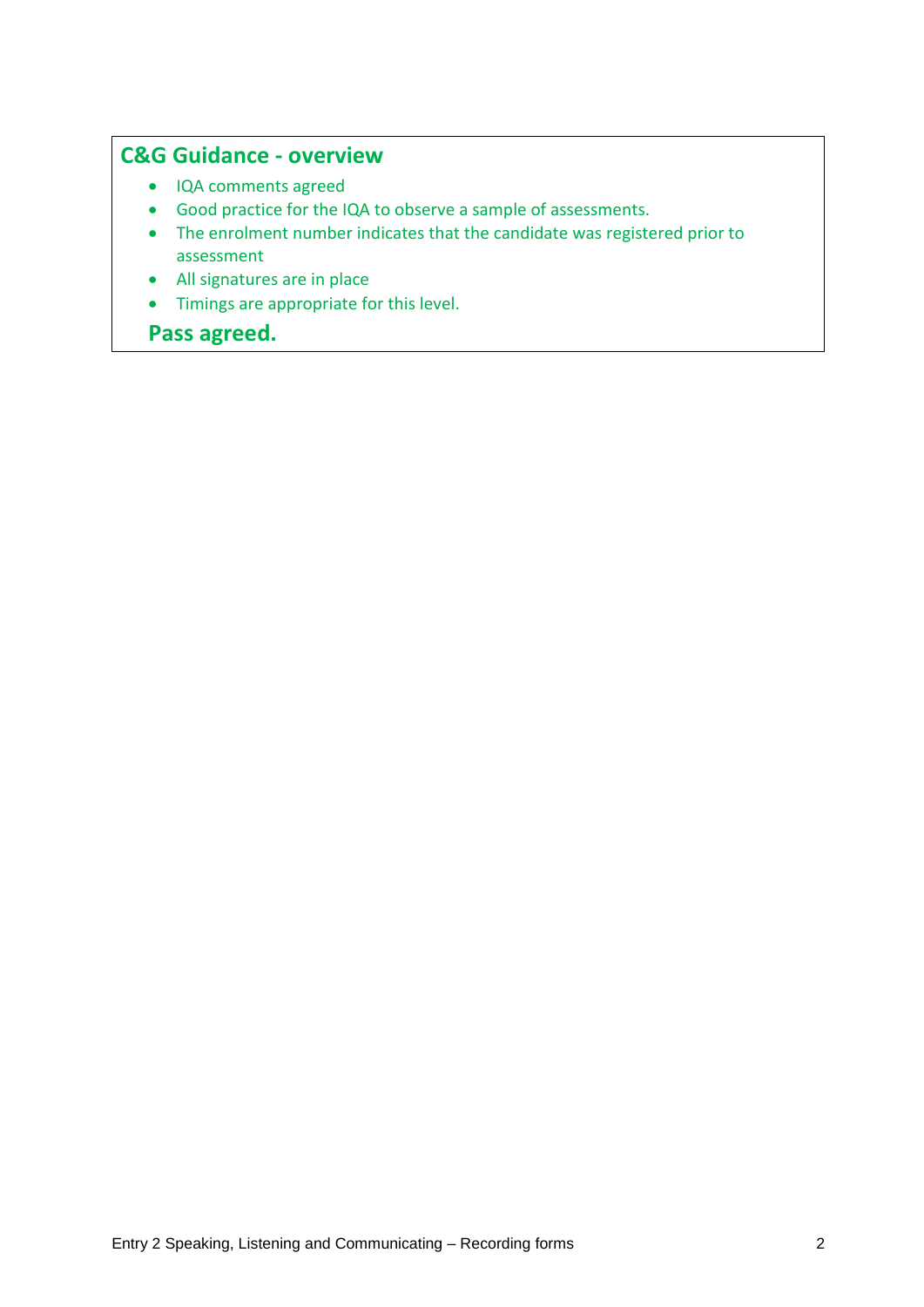## **Entry 2 Speaking, Listening and Communicating Evidence Sheet**

Activity 1 – Exchange of information

| Candidate's Name      | Candidate G |                                         |  |
|-----------------------|-------------|-----------------------------------------|--|
| Date of activity      | 02-09-2019  |                                         |  |
| <b>Start time</b>     | 09:00       | Finish time 9:05                        |  |
| Straightforward topic |             | <b>Enquiring about an evening class</b> |  |

A tick in the box indicates that the assessor has confirmed that the candidate has adequately demonstrated the criterion. The assessor should write down some examples that the candidate has used to demonstrate the skills.

| <b>Confirm that the candidate:</b>                                     | Overall comments and quotes to show how<br>candidate met the criteria: |                                                                                                                                                  |
|------------------------------------------------------------------------|------------------------------------------------------------------------|--------------------------------------------------------------------------------------------------------------------------------------------------|
| SCS1. Identified and extracted the<br>main information and detail from | ☑                                                                      | Good morning, can I help you?                                                                                                                    |
| short explanations                                                     |                                                                        | G: Yes, I want to join an art class. (SCS3)                                                                                                      |
|                                                                        |                                                                        | Certainly. What type of class would you like?                                                                                                    |
| SCS2. Made requests/asked clear                                        |                                                                        | G: I don't know.                                                                                                                                 |
| questions appropriately                                                | ☑<br>☑                                                                 | We have classes for all abilities. We have pottery,<br>painting and still life drawing (The receptionist<br>gives more detail about the classes) |
|                                                                        |                                                                        | G: Oh Painting  I think. (SCS1, SCS3)                                                                                                            |
| SCS3. Responded appropriately to<br>straightforward questions          |                                                                        | Let me look. Yes we have a beginner painting class<br>on Monday evening or a mixed ability group on<br>Wednesday evening.                        |
|                                                                        |                                                                        | G: The beginner one on Monday please. (SCS1)<br>G: How much does it cost? (SCS2)                                                                 |
|                                                                        |                                                                        | £30 for 6 weeks but you can have a trial class free<br>to see if you like it.                                                                    |
|                                                                        |                                                                        | G: Oh. Thank you.                                                                                                                                |
|                                                                        |                                                                        | Would you like to go along on Monday? I can let<br>the tutor know.                                                                               |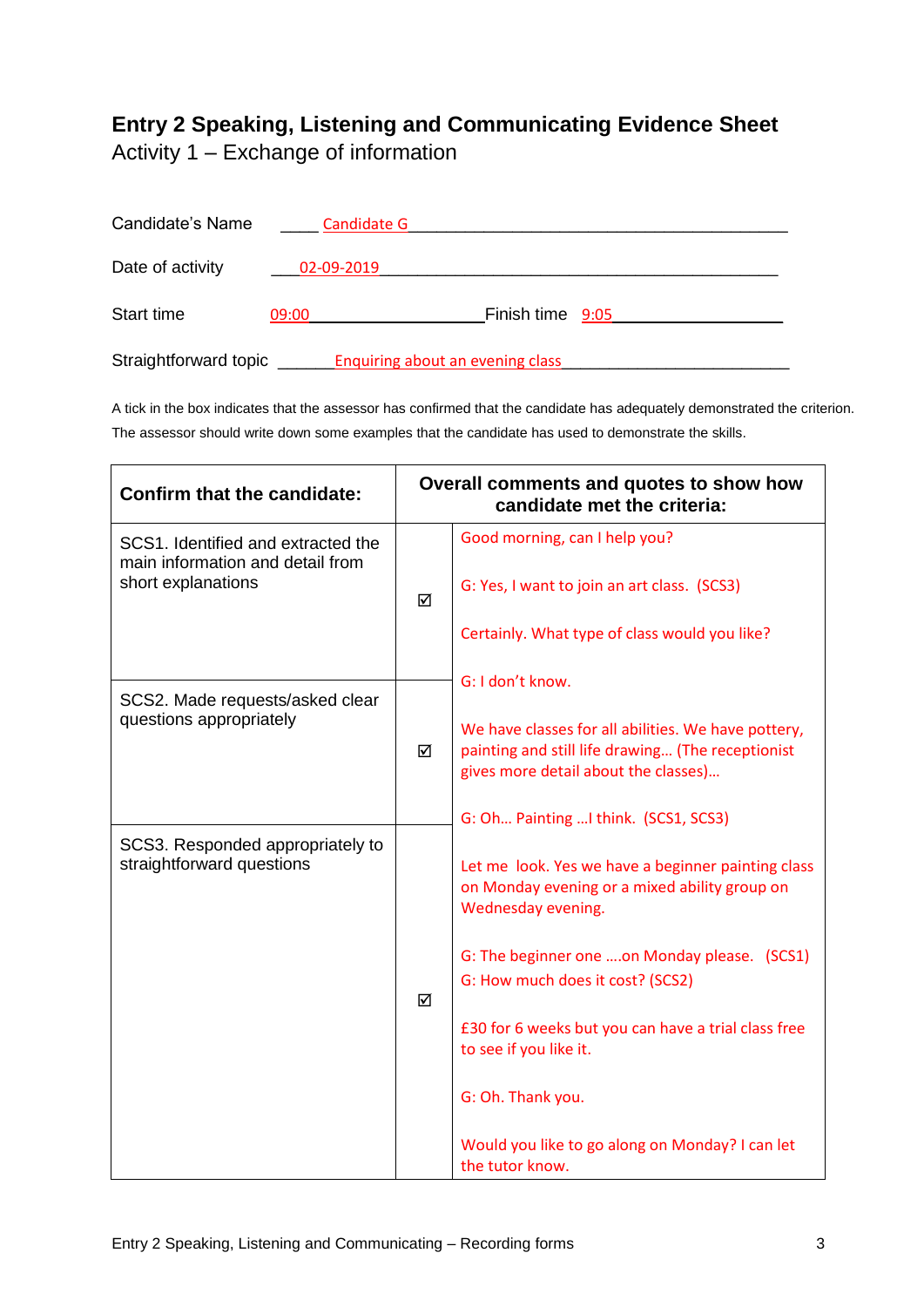|                                      |  | G: Yes. Yes please. (SCS3)<br>Can I have your name please and your phone<br>number?<br>G: Candidate G, 079111111. (SCS3)<br>Thank you. I will let Mrs Brown know and we look<br>forward to seeing you on Monday.<br>G: Thank you. Goodbye. |                           |
|--------------------------------------|--|--------------------------------------------------------------------------------------------------------------------------------------------------------------------------------------------------------------------------------------------|---------------------------|
| <b>Candidate</b>                     |  | <b>Signature</b><br><b>Candidate G</b>                                                                                                                                                                                                     | <b>Date</b><br>05-09-2019 |
| <b>Assessor name</b><br>Ann Assessor |  | <b>Signature</b><br>A Assessor                                                                                                                                                                                                             | Date<br>02-09-2019        |

### **C&G Guidance – Activity 1**

There are clear examples on the assessment record of what has been said. However, it is not necessary to provide a verbatim account as the evidence needed is the direct quotes from the candidate to show how he met the criteria.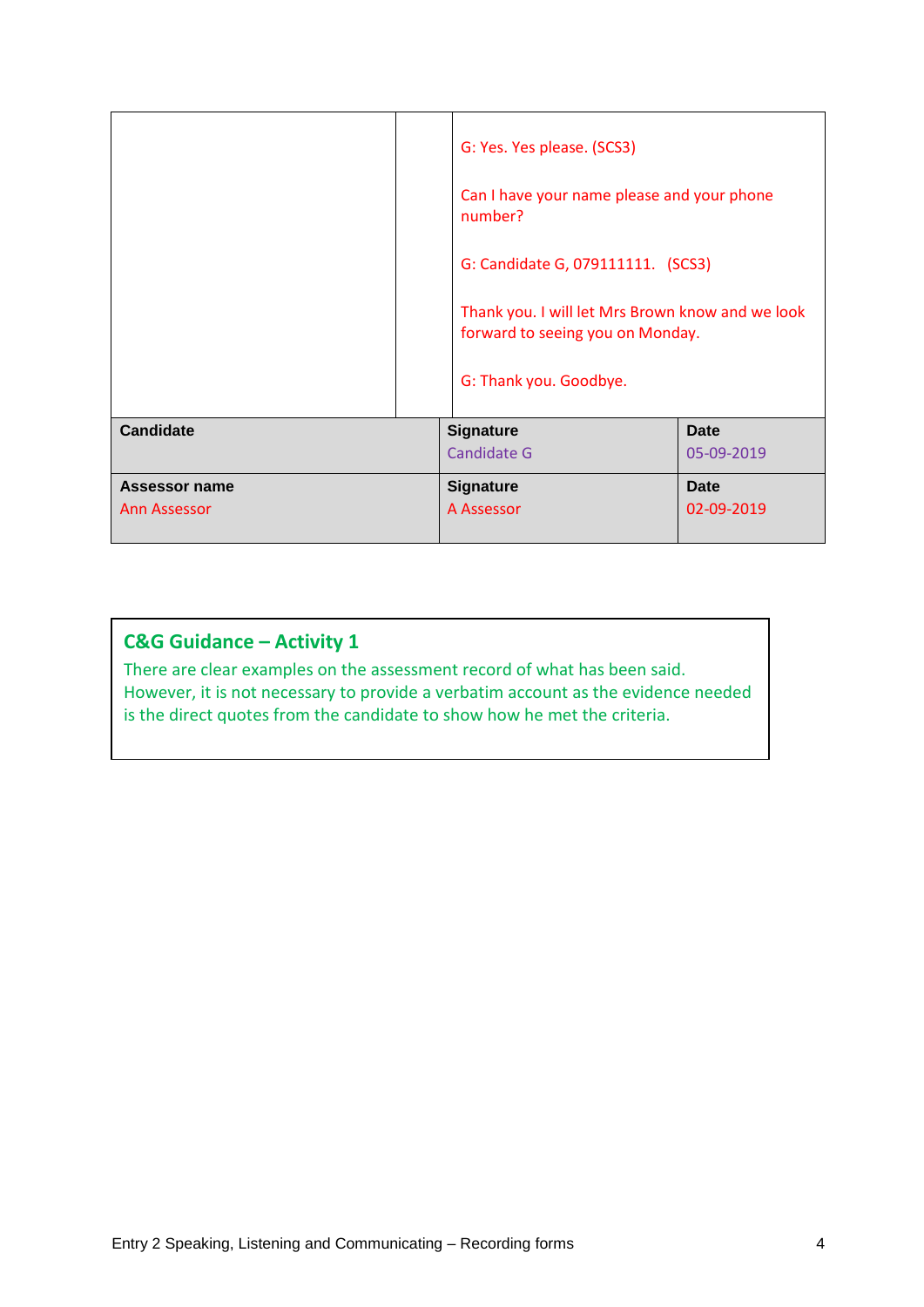### **Entry 2 Speaking, Listening and Communicating Evidence Sheet** Activity 2 - Group Discussion

| Candidate's Name  |       | <b>Candidate G</b>                                                           |
|-------------------|-------|------------------------------------------------------------------------------|
| Date of activity  |       | 03-09-2019                                                                   |
| <b>Start time</b> | 10:00 | Finish time 10:09                                                            |
|                   |       | Straightforward topic _________Using social media - what do you use and why? |
| Group size        |       | $3 +$ the assessor                                                           |
| Details of group  |       | <b>Entry 2 learners</b>                                                      |

A tick in the box indicates that the assessor has confirmed that the candidate has adequately demonstrated the criterion. The assessor should write down some examples that the candidate has used to demonstrate the skills.

| Confirm that the candidate:                                                                      | Overall comments and quotes to show how<br>candidate met the criteria: |                                                                                                                                                                                                      |                           |
|--------------------------------------------------------------------------------------------------|------------------------------------------------------------------------|------------------------------------------------------------------------------------------------------------------------------------------------------------------------------------------------------|---------------------------|
| SCS4. Followed the gist of<br>discussions                                                        | ☑                                                                      | G took an active part in the discussion. He<br>agreed with F 'Yeah, Facebook is for oldies.<br>Sorry Miss. None of my mates use it.' (SCS4)<br>'I use Snapchat all the time. I like the silly pics ' |                           |
| SCS5. Clearly expressed<br>straightforward information and<br>communicated feelings and opinions | ☑                                                                      | (SCS5)<br>He encouraged M to join in. 'What do you think<br>, M?' (SCS6)<br>Responded to M. 'I've not used it (Instagram).<br>Why do you prefer it?' (SCS6)                                          |                           |
| SCS6. Made appropriate<br>contributions                                                          | ☑                                                                      | 'Never heard of it (LinkedIn)' (SCS4)<br>'YouTube is for everyone. They have<br>everything' (SCS5)                                                                                                   |                           |
| <b>Candidate</b>                                                                                 |                                                                        | Signature<br>Candidate G                                                                                                                                                                             | <b>Date</b><br>06-09-2019 |
| Assessor name<br>Ann Assessor                                                                    |                                                                        | <b>Signature</b><br><b>A Assessor</b>                                                                                                                                                                | <b>Date</b><br>05-09-2019 |